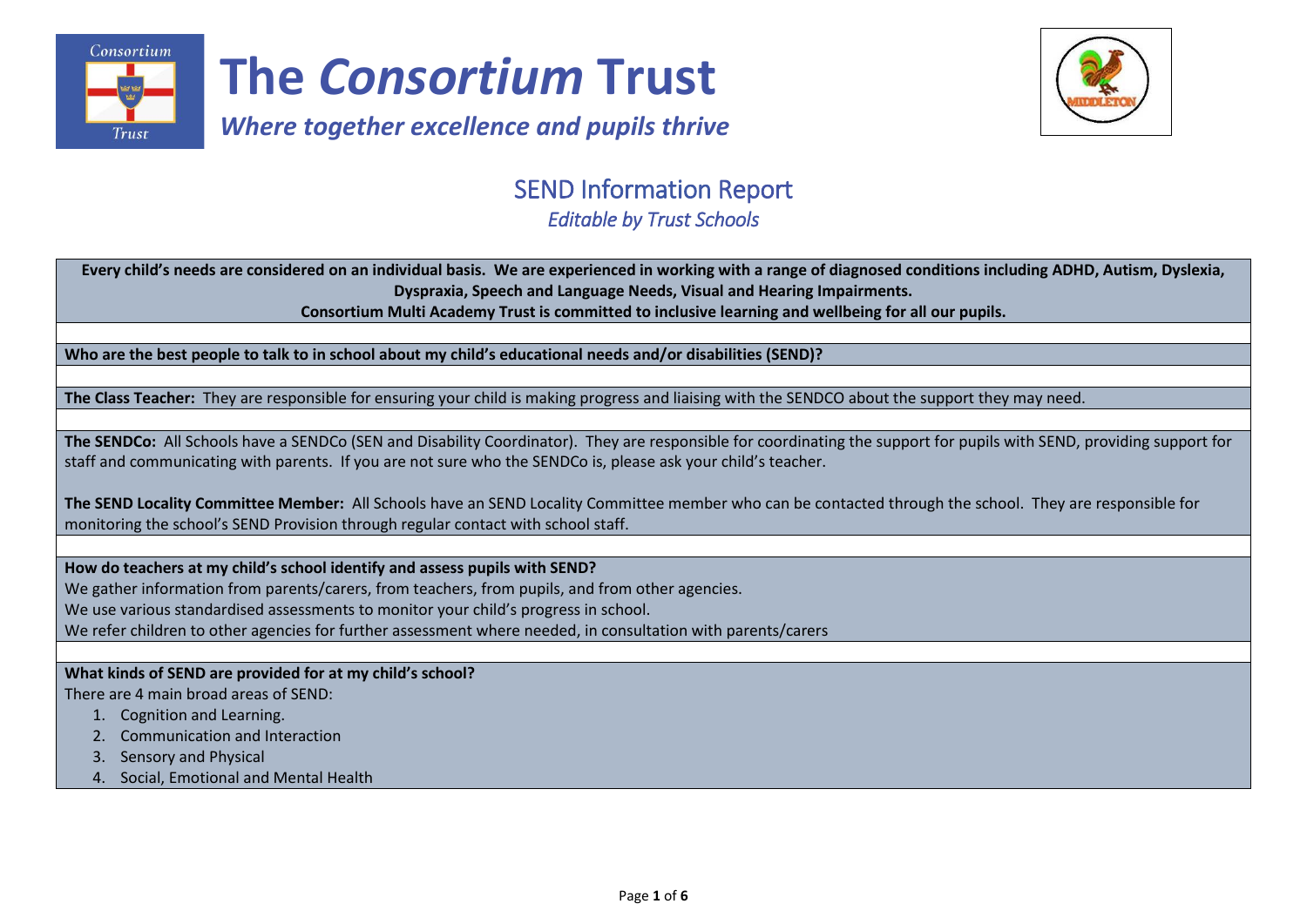

# *Where together excellence and pupils thrive*

## **How does the school communicate with the parents/carers of children with SEND?**

Schools use a variety of ways to communicate with parents, including:

- Autumn and Spring term parents' meetings
- Termly progress reports
- Website
- Review meetings
- Meetings with outside agencies
- School blog/Twitter
- E-mail
- Regular letters
- Appointments with staff
- Home school communication books

#### **How do staff communicate with the children who have SEND?**

- Children are involved in setting and reviewing their targets
- Visual resources in classrooms to support targets
- Staff give children time to speak and listen carefully to what children have to say
- House points and awards in school
- School council and Pupil Parliament

**How does the school provide children with SEND access to the whole curriculum and support their emotional well-being?**

- Consortium Multi Academy Trust schools offer a unique curriculum which includes formal learning, informal learning and personalised learning and extended schools activities.
- SENDCo makes sure all staff are aware of pupils with SEND so that they are included in all teacher's planning
- Personalised Support Plans with regular review (at least half-termly)
- Opportunities for very small group and individual support
- Lessons and learning spaces are adapted to take account of individual needs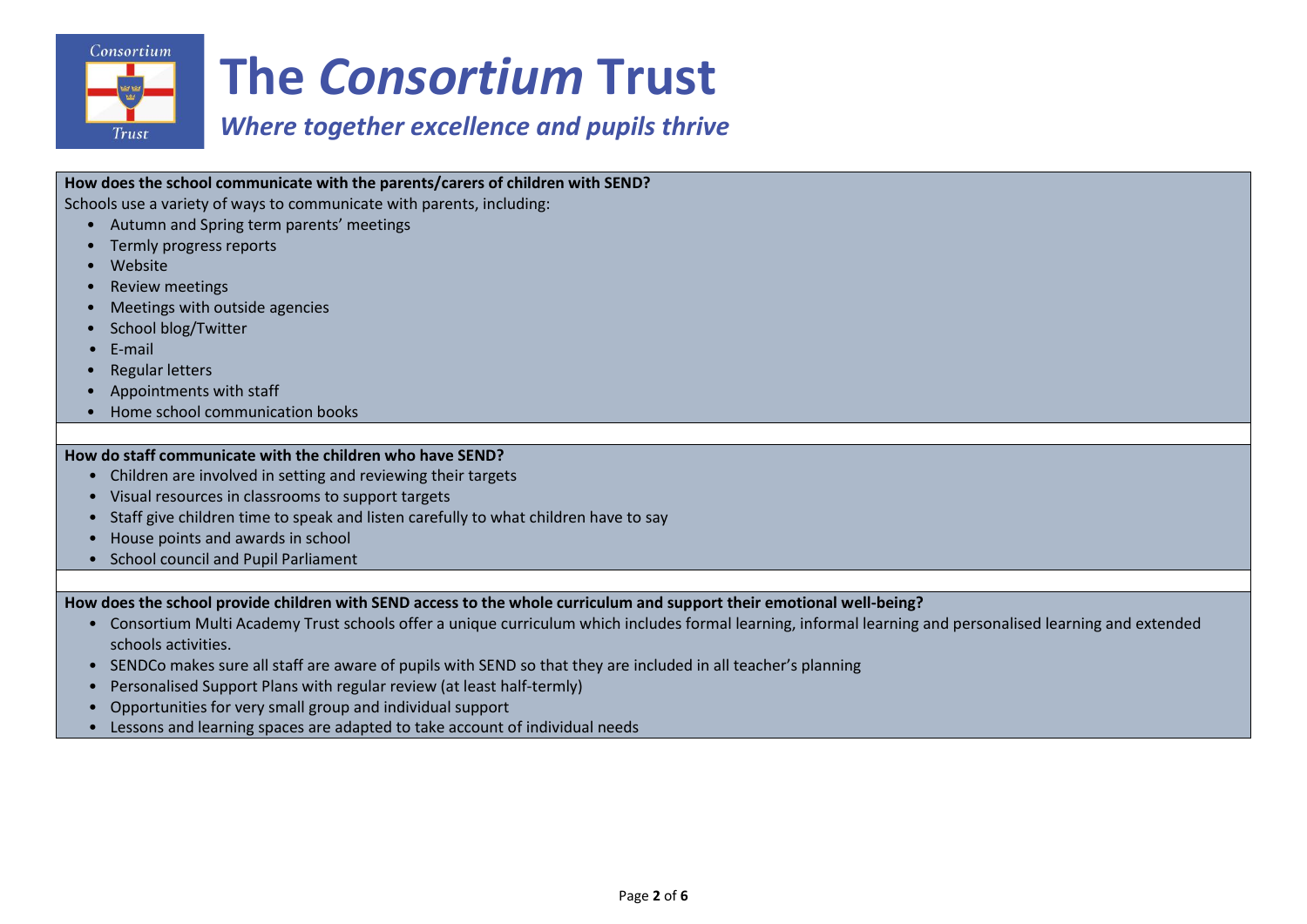

# *Where together excellence and pupils thrive*

#### **What are the different types of support available at my child's school?**

- All children receive quality first classroom teaching from highly motivated and enthusiastic teachers
- Intervention and support groups run inside and outside the classroom
- Individual support inside and outside the classroom
- Specialist monitoring and assessment from outside agencies where necessary and agreed with parents/carers

## **These are some of the interventions that are used across Consortium schools.**

- Literacy interventions: Beat dyslexia/Clicker/Acceleread/Accelewrite/Toe by Toe/Word Shark/Nessy/Catch up literacy/PAT
- Maths interventions: Plus 1/Power of 2/number shark/ Catch up numeracy
- Specific resources for comprehension and language work or memory
- Social skills groups/lego therapy/nurture room

## **How is extra support allocated to pupils?**

- In class support allocated in discussion with the Academy Head, SENDCo and class teacher
- Intervention groups and individual support is arranged according to need or as specified in EHCP
- Support is funded from the school budget
- High Tariff Need Funding can be applied for where pupils with severe or complex needs require an exceptionally high level of support

## **How does the school evaluate the effectiveness of provision for pupils with SEND?**

- Termly review of all pupils with SEND with the Academy Head, class teacher and SENDCo
- Pre and post intervention data
- Pupil progress meetings
- Book scrutiny
- Lesson observations
- Learning Walks
- Discussion with parents/carers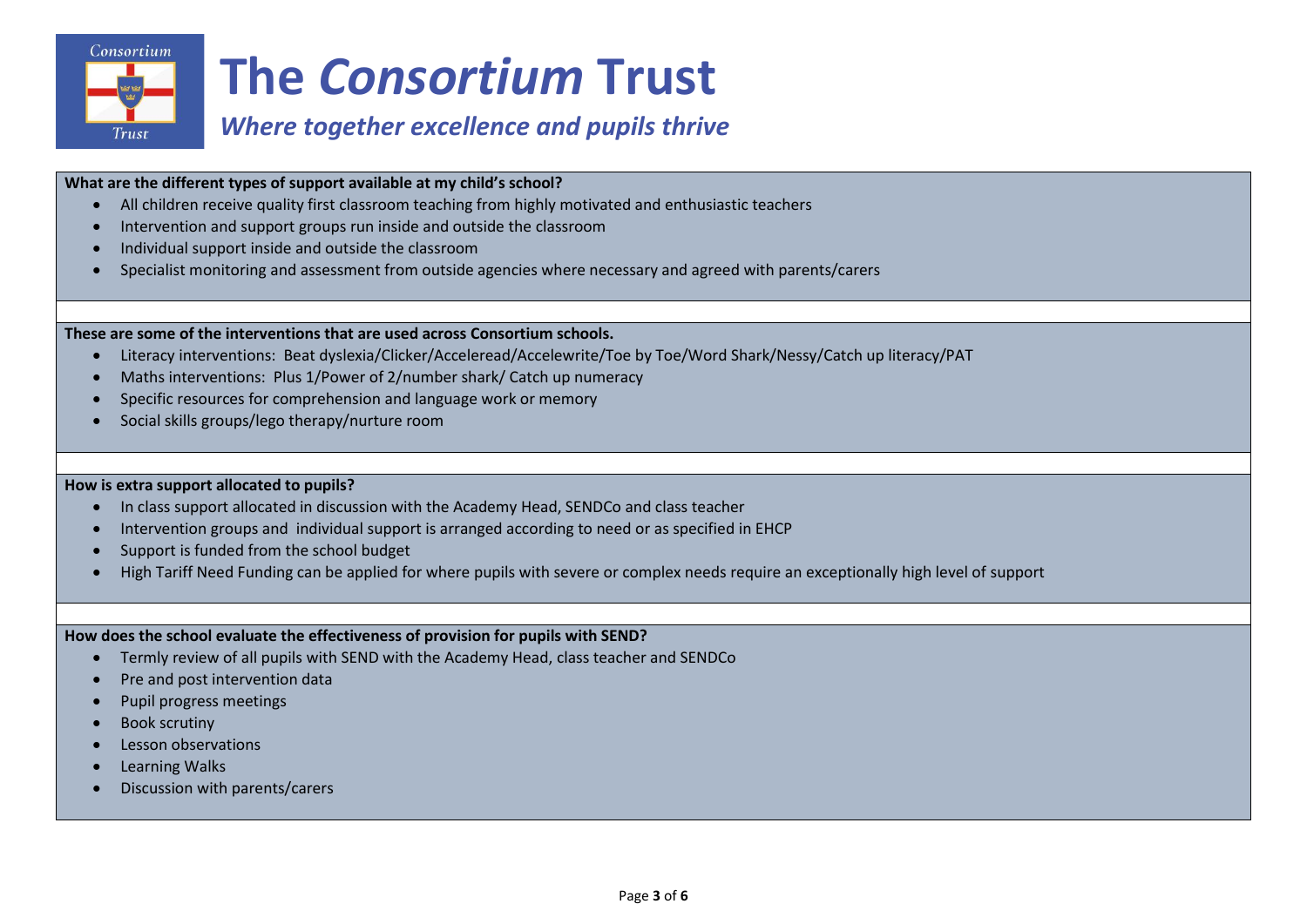

# *Where together excellence and pupils thrive*

#### **How accessible is the environment at my child's school?**

- All schools are unique and accessibility depends on the age and design of the building.
- Most schools have an accessible toilet and changing facilities.
- Provision can be made for a range of physical and sensory needs.

## **What other agencies does the school work with to support SEND children?**

Where necessary, and in consultation with parents/carers, the school liaises with the following outside agencies in Suffolk and Norfolk:

- Educational Psychology Service
- Speech and Language Therapist/Occupational Therapist
- County Inclusive Support Service
- Sensory Impairment team
- CAF (Common Assessment Framework)/Early Help/Family Support Practitioners
- Community Paediatrician
- School Nurse
- Social Services
- Education Welfare
- Dyslexia Outreach Support
- Special School Outreach (SENDAT)
- In Year Fair Access Panel (IYFAP)
- Education Counsellors and Consultants such as Bells Croft, Gemstones, Break

**What is the expertise of the staff and what training is provided at my child's school?**

- Qualified Teacher Status for all teachers except trainees
- SENDCO with National Award for SEN Coordination
- First Aiders and access within Consortium to Mental Health First Aiders, Mental Health Champion
- Safeguarding training
- Food Hygiene
- Trained Teaching Assistants/ Higher Level Teaching Assistants
- School Safe Training/Behaviour Management/Manual Handling
- On-going CPD for all staff recent topics include Adverse Childhood Experiences, Trauma Informed Approaches, mental health, autism and subject specific training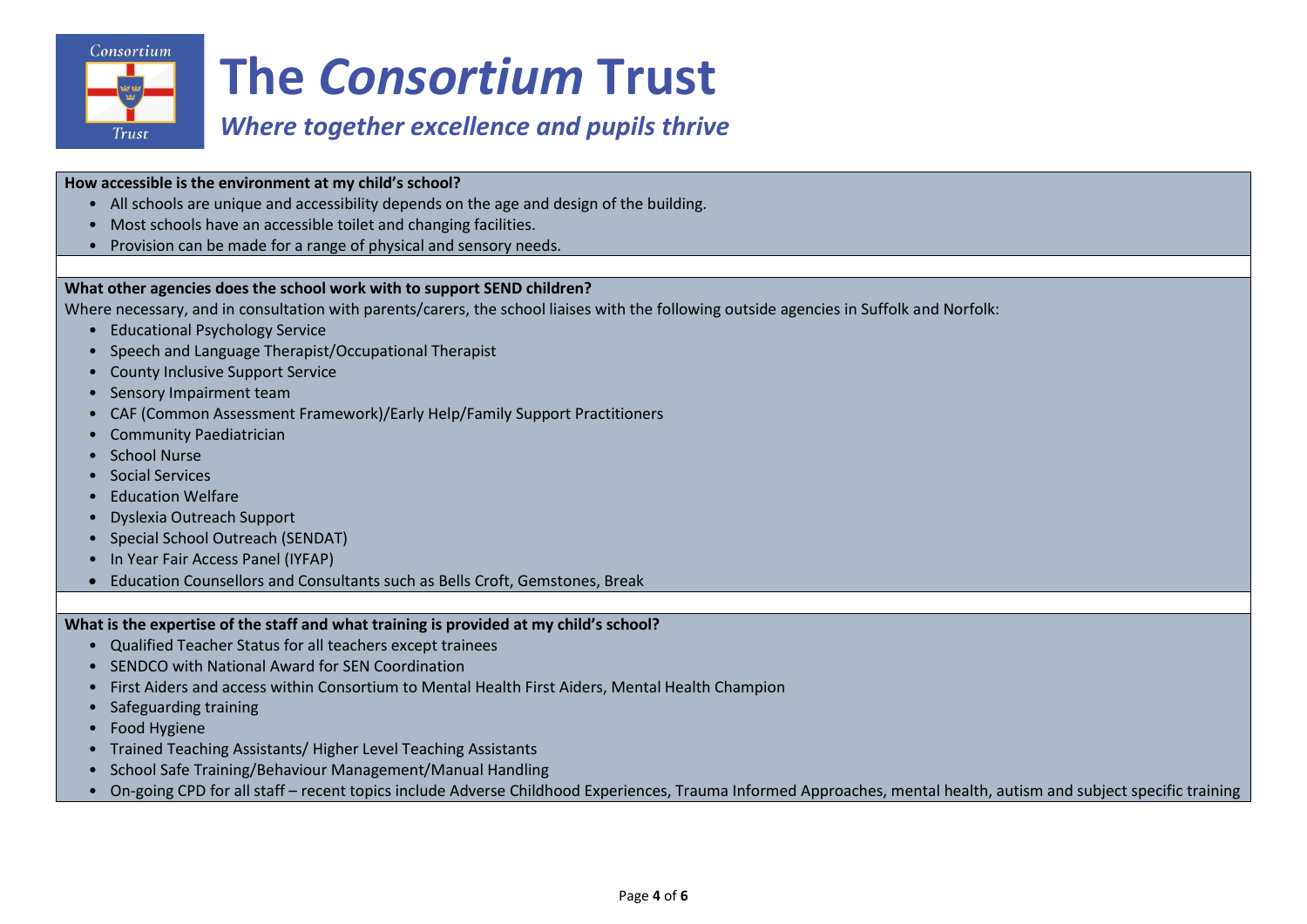

# *Where together excellence and pupils thrive*

## **How is transition into and out of my child's school arranged?**

- Transition meetings are held with parents/carers, previous schools and settings to plan an individual transition for children
- Children moving on from school to high school have a range of transition activities and taster days.
- Liaison with schools arranged on an individual basis for pupils with SEND to ensure consistency of provision and progress

## **Who, outside of school, can I turn to for advice and support if I am not happy?**

- The Special Educational Needs and Disability Information, Advice and Support Service (SENDIASS) provide impartial information for the parents/carers of all children and young people with SEND, up to the age of 25.
- SENDIASS in Suffolk https://www.suffolksendiass.co.uk/
- SENDIASS in Norfolk http://www.norfolksendpartnershipiass.org.uk/
- In some circumstances you can appeal to the SEN and Disability Tribunal. https://www.gov.uk/special-educational-needs-disability-tribunal
- All schools and Suffolk County Council or Norfolk County Council have complaints procedures which are followed.

#### **More information**

- Please read the Behaviour and Inclusion Policy and Teaching, Learning and Curriculum Policy on the CMAT website.
- You may also have heard about the 'local offer'. This is part of the Children and Families Act 2014. Local Authorities must publish a local offer setting out information about the provision in their area for children and young people with SEND. Schools contribute to the local offer by sending information to the local authority.
- For information about Suffolk's Local Offer visit http://infolink.suffolk.gov.uk/kb5/suffolk/infolink/localoffer.page?localofferchannel=0
- For information about Norfolk's Local Offer visit https://www.norfolk.gov.uk/children-and-families/send-local-offer
- This SEND Information Report was reviewed in June 2021 and will be updated annually.
- We value your feedback so please contact the Academy Head or Consortium Multi Academy Trust if you have any comments on this SEND Information Report.